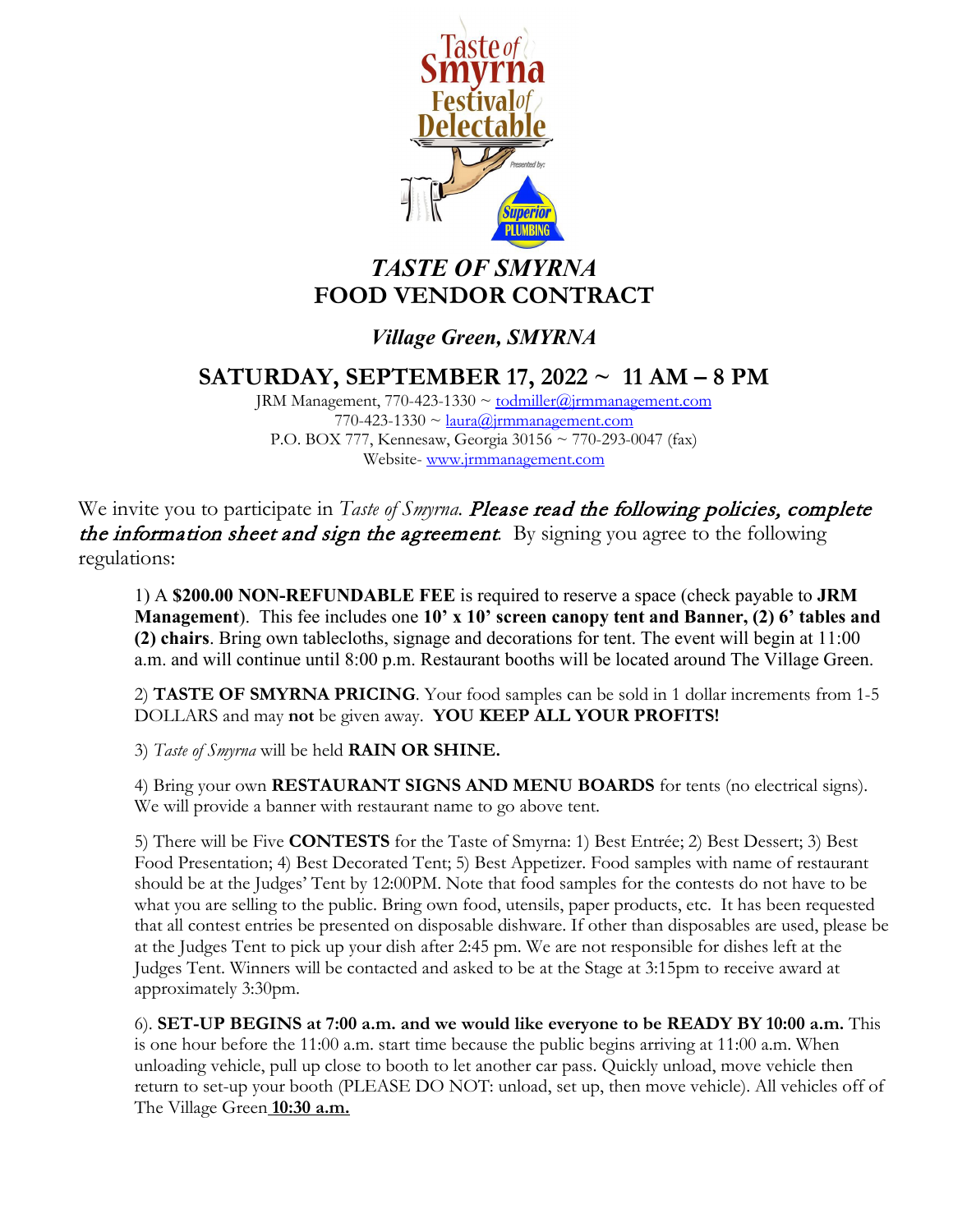#### **Page 2 of 3**

7) **SPACE ASSIGNMENTS** will be completed approximately 2 weeks prior to the event. Space assignments are made on a first-come, first-served basis and type of food samples served. If you have a special request for your booth, please list it on this form. We cannot guarantee, but will try our best to accommodate any requests.

#### 8) **SOFT DRINKS. Please do not bring soft drinks to be sold or given away.**

**BOTTLE WATER** – There will be a bottle water sponsor. You are allowed to sell water but it must only be the sponsors' water. The water sponsor will deliver to your booth.

9) **END TIME of the event is 8:00 p.m**. Please have your booth broken down by 10:00 p.m. Do not begin breaking down prior to 8:00p.m. (The main concert will start at 7:00pm and all booths will exit only when the area is deemed safe and patrons of the event are out of harms way.)

10) **CLEAN-UP**. ALL trash, papers or boxes must be placed in a dumpster**.** Please reference an event map for location of dumpsters. Do not dump grease or hot coals in parking lots or streets. A grease trap will be provided on site.

11) **TABLE & CHAIRS**. **Tables and Chairs have already been rented for your booth**. They must be left when you leave. If they are missing or damaged, they will be billed to your business.

12) **ELECTRICITY**. To ensure that you will have **electricity on event day, we must know by Friday, August 26, 2022.** It is your responsibility to bring (15amp) **100 ft. extension cords for EACH outlet requested as the e**lectrical outlets are not directly behind your tent. Electrician will be on premises from 9am to 8pm on day of event.

13) **LIABILITY WAIVER AND RELEASE.** I, assume all responsibility for, and risks and hazards of, participation in the rental activity planned by my group. In considerations of the City of Smyrna and JRM Management providing permission to use the space requested, I, and all members of my rental group, do hereby release the City of Smyrna and JRM Management, including all officials, officers, employees, sponsors, organizers, supervisors, volunteers, participants, and all other agents, of any and all claims, demands, rights, and causes of action of whatever kind and nature, arising from and by reason of, and all known and unknown, foreseen and unforeseen, bodily and personal injuries, damage to property, and the consequences thereof, resulting from participation in the rental activity planned in the City of Smyrna.